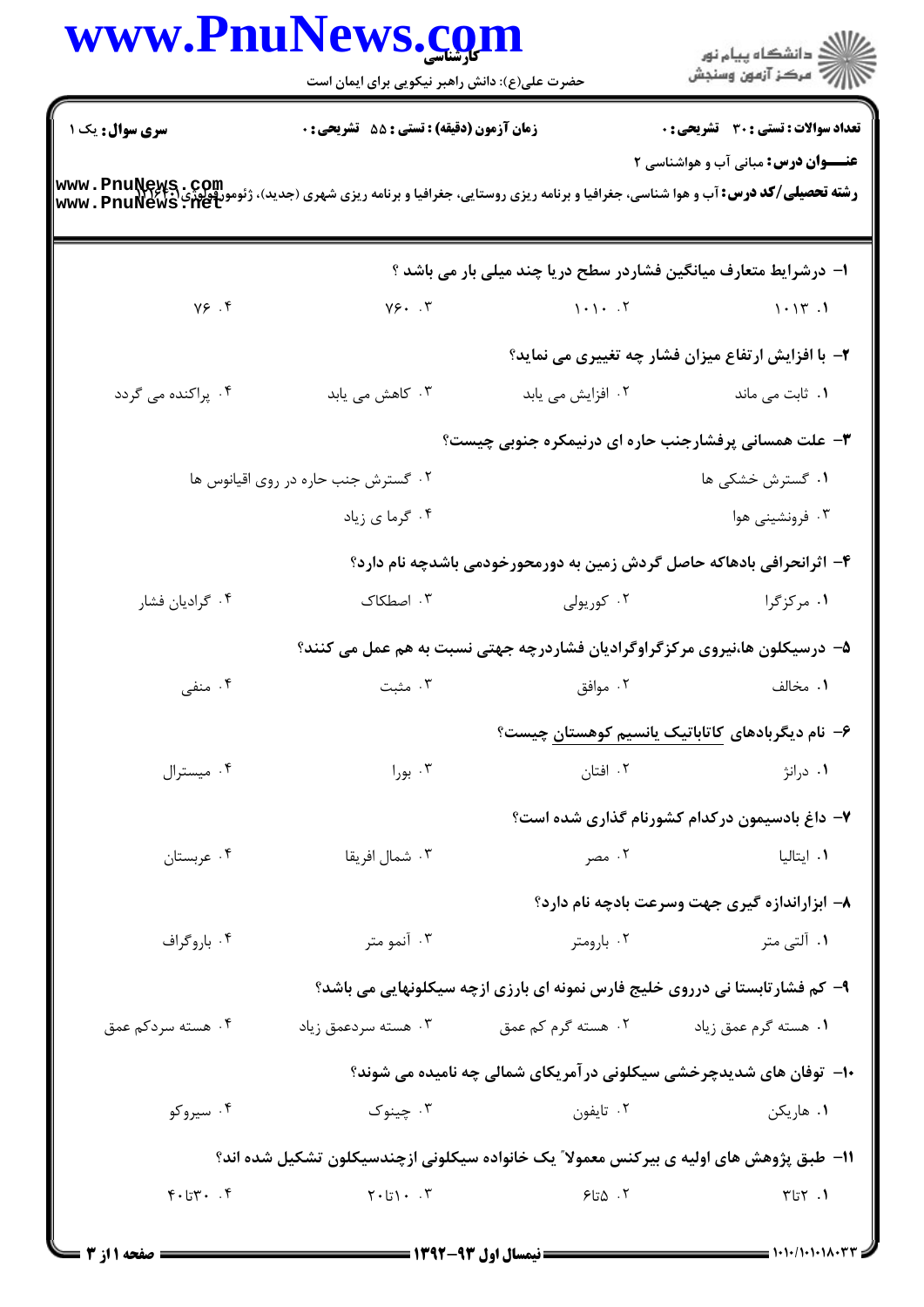|                                     | حضرت علی(ع): دانش راهبر نیکویی برای ایمان است                                                                                                                    |                                                                           | ِ<br>∭ دانشڪاه پيام نور<br>∭ مرڪز آزمون وسنڊش       |
|-------------------------------------|------------------------------------------------------------------------------------------------------------------------------------------------------------------|---------------------------------------------------------------------------|-----------------------------------------------------|
| سری سوال: ۱ یک                      | زمان آزمون (دقيقه) : تستى : 55 تشريحى : 0                                                                                                                        |                                                                           | <b>تعداد سوالات : تستی : 30 ٪ تشریحی : 0</b>        |
|                                     | <b>رشته تحصیلی/کد درس:</b> آب و هوا شناسی، جغرافیا و برنامه ریزی روستایی، جغرافیا و برنامه ریزی شهری (جدید)، ژئومورفولوژی؟\www . PnuNews<br>Www . PnuNews . 11et |                                                                           | <b>عنـــوان درس:</b> مبانی آب و هواشناسی ۲          |
|                                     | ۱۲– امواج فوقانی که به امواج راسبی معروف است روزانه حدودچنددرجه طول جغرافیایی راطی می نماید؟                                                                     |                                                                           |                                                     |
| ۰۴ ۵تا۷                             | ۰۳ ه. ۱۰ م.                                                                                                                                                      | $1.5$ $1.7$ $1.7$                                                         | ۰۱. ۲تا۵                                            |
|                                     |                                                                                                                                                                  |                                                                           | <b>۱۳</b> - توفان های آلبرتا درچه منطقه ای می وزند؟ |
|                                     | ۰۲ شرق کوه های راکی کانادا                                                                                                                                       |                                                                           | ٠١ محدوده ي درياچه هاي بزرگ آمريكا                  |
|                                     | ۰۴ شرق سیرانوادا                                                                                                                                                 | ۰۳ مرکزوشرق ایالات متحده                                                  |                                                     |
|                                     |                                                                                                                                                                  |                                                                           | <b>۱۴</b> - هر نات برابرباچندمتردر ساعت می باشد؟    |
| $1\lambda\Delta\cdot\cdot\cdot$     | $\Lambda \cdot \cdot \cdot$ . $\mathbf{r}$                                                                                                                       | $\mathsf{N} \cdot \cdot \cdot \mathsf{N}$                                 | $\sqrt{110}$                                        |
|                                     |                                                                                                                                                                  | ۱۵- سیکلون های منطقه ی حاره ای درمنطقه استرالیا به چه نامی شهرت دارند؟    |                                                     |
| ۰۴ ویلی ویلی                        | ۰۳ سیروکو                                                                                                                                                        | ۰۲ تايفون                                                                 | ۰۱ هاریکن                                           |
|                                     |                                                                                                                                                                  | ۱۶- هاریکن ها درروی چه آب هایی تشکیل <u>نمی شوند؟</u>                     |                                                     |
| ۰۲ بادمای کمتر از۲۷ درجه سانتی گراد |                                                                                                                                                                  | ٠١ با دمای بیشتراز ٢٧درجه سانتی گراد                                      |                                                     |
| ۰۴ بادمای کمتراز ۳۲درجه سانتی گراد  |                                                                                                                                                                  |                                                                           | ۰۳ بادمای بیشتراز ۳۲درجه سانتی گراد                 |
|                                     |                                                                                                                                                                  | ۱۷- هنگامی که تورنادو درحین حرکت مسیر خودرابرروی آب بکشدچه نامیده می شود؟ |                                                     |
|                                     | ۰۲ هاریکن                                                                                                                                                        |                                                                           | ۰۱ تيفون                                            |
|                                     | ۰۴ آنتی سیکلون دریایی                                                                                                                                            |                                                                           | ۰۳ واترسپات                                         |
|                                     |                                                                                                                                                                  |                                                                           | <b>۱۸</b> - اولین مرحله ی توفانهای تندری چیست؟      |
| ۰۴ بارش تگرگ                        | ۰۳ مرحله ی زوال                                                                                                                                                  | ۰۲ تشکیل ابر کومولوس                                                      | ۰۱ دوره ی بلوغ                                      |
|                                     |                                                                                                                                                                  | ۱۹- اولین باراصطلاح آنتی سیکلون به وسیله ی چه کسی مطرح شد؟                |                                                     |
| ۰۴ گالتون                           | ۰۳ سولبرگ                                                                                                                                                        | ۰۲ برژرون                                                                 | ۰۱ بیرکنس                                           |
|                                     | +۲- اززمان تشکیل آنتی سیکلون گرم دراروپای غربی کدام آنتی سیکلون جنب حارهای ضعیف می شود؟                                                                          |                                                                           |                                                     |
| ۰۴ آیداهو                           | ۰۳ آسور                                                                                                                                                          | ۰۲ قطبی                                                                   | ۰۱ سیبری                                            |
|                                     | <b>۲۱</b> - حجم عظیمی از هواکه خصوصیات فیزیکی آن برای صدها کیلومتر تقریبا" همسان باشدچه نامیده می شود؟                                                           |                                                                           |                                                     |
| ۰۴ مراکز کم فشار                    | ۰۳ مراکز پرفشار                                                                                                                                                  | ۰۲ جبهه هوا                                                               | ۰۱ توده هوا                                         |